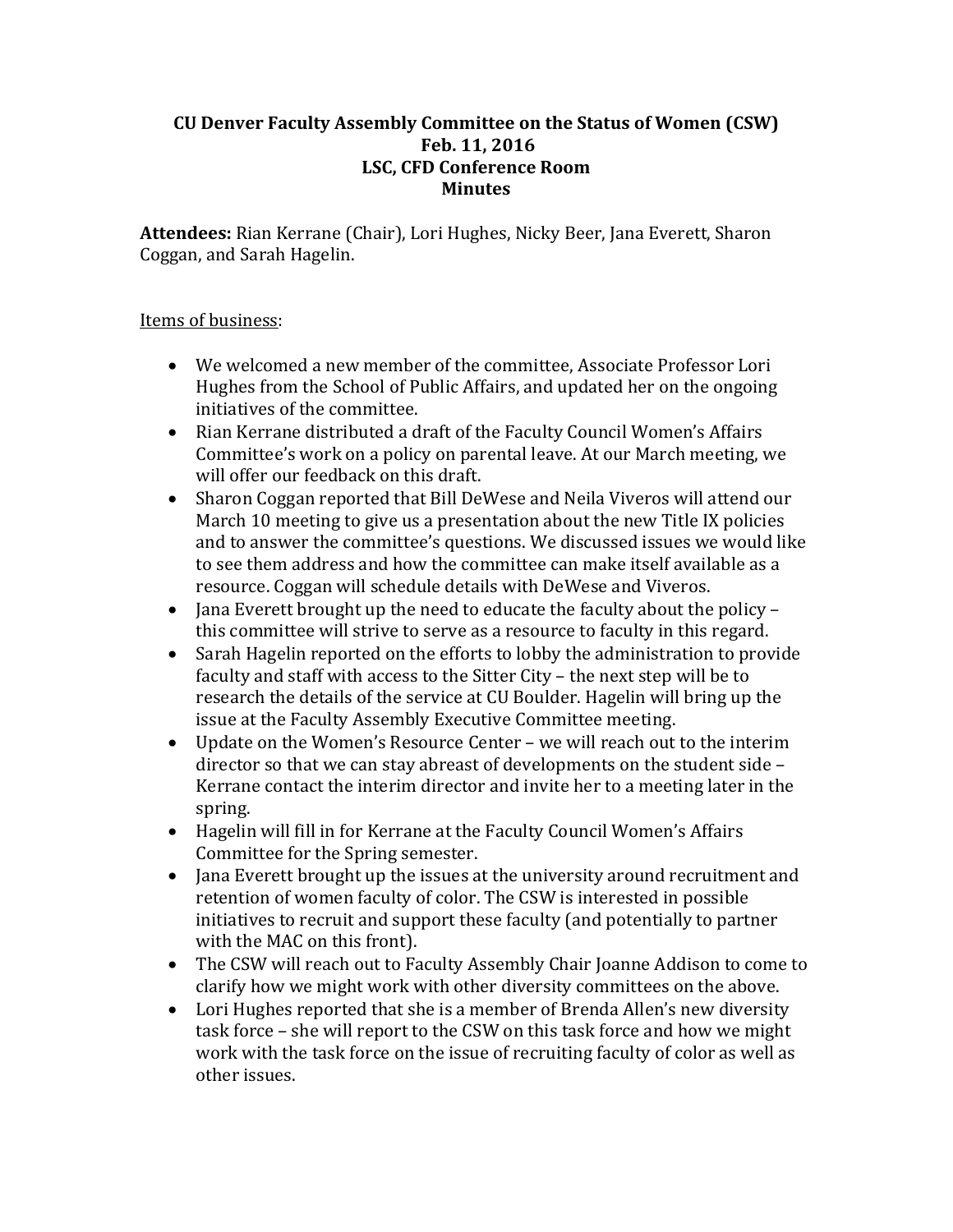• Nicky Beer brought up the problem of retention of faculty of color - the committee will work on ways we can advocate on behalf of retention efforts.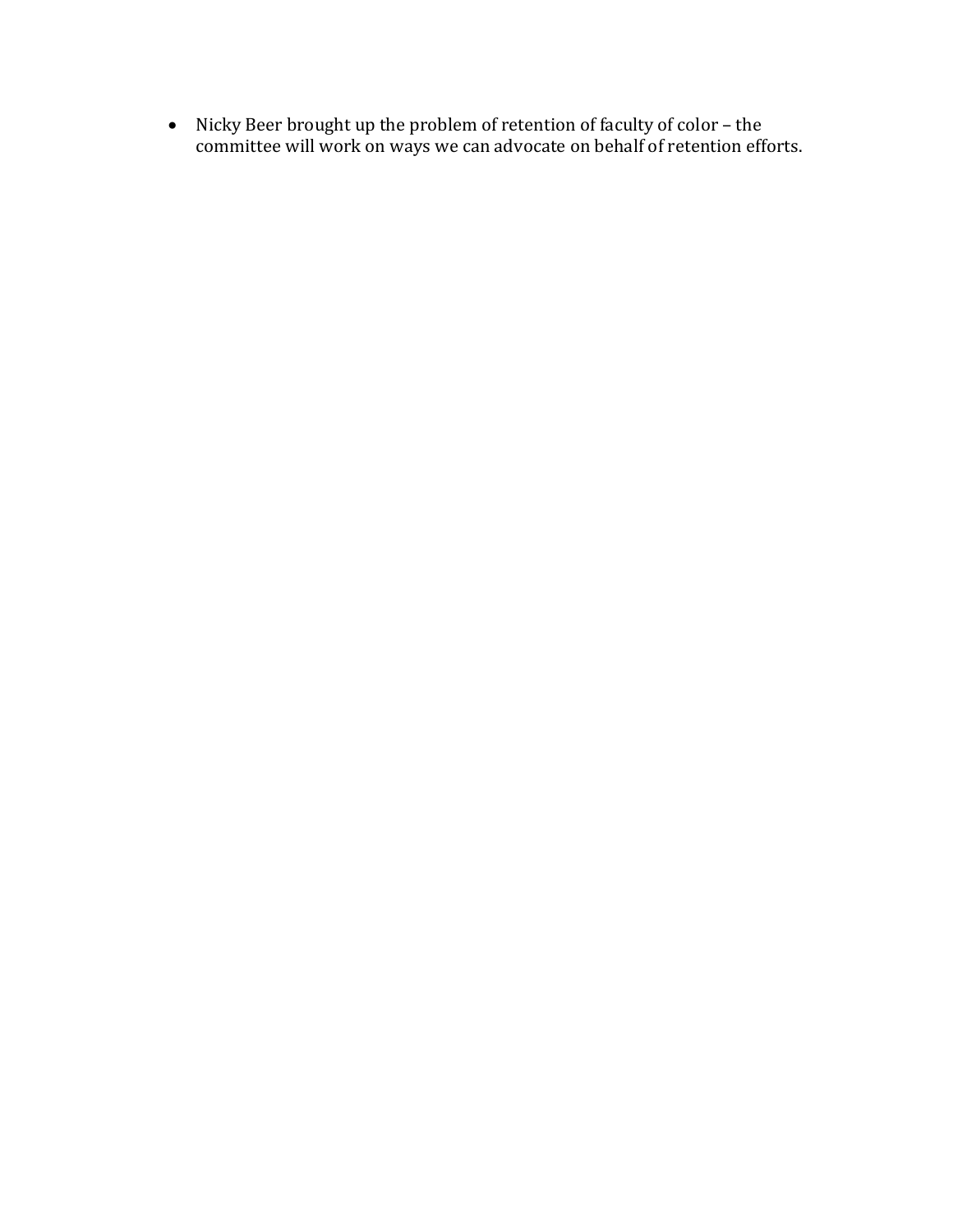#### **CU Denver Faculty Assembly Committee on the Status of Women (CSW) March 10, 2016, 12:30‐1:30 LSC, Chancellor's Conference Room Minutes**

Attendees: CSW members Nicky Beer, Sharon Coggan, Sarah Hagelin, Diane Turner, Linda Fried, and Lori Hughes; WGST faculty Ashby Butnor and Marylynne Lawson; Title IX administrators Will DeWese and Nelia Viveiros

The committee's March meeting was dedicated to a presentation by the Title IX administrators on the new Title IX policy.

Will DeWese and Nelia Viveros presentation:

- Emphasized the importance of humanizing the system, not just demanding compliance.
- Reported that the Title IX office will become the "office of equity" not just focusing on gender but also on all protected classes as identified by the Office of Civil Rights (OCR)
- Reported on a new umbrella policy for pregnancy (and parenting) on both Denver and Anschutz campuses.
- Indicated openness to working with the CSW on faculty concerns, particularly around the mandatory reporting requirement.

Issues that questions asked by the committee helped to clarify:

- Committee members asked for clarification about mandatory reporting and the need for academic freedom in the classroom. Viveiros clarified that when you're teaching, you're "not on-notice responsible employees."
- Nicky Beer asked about what disciplinary measures we would risk if our judgment about what rises to the level of reporting differs from the judgment of the Title IX office. Viveiros indicated that there was no specific policy in place for measures to be taken for non-compliance; this remains an area of concern for the committee, and we will continue to seek clarification.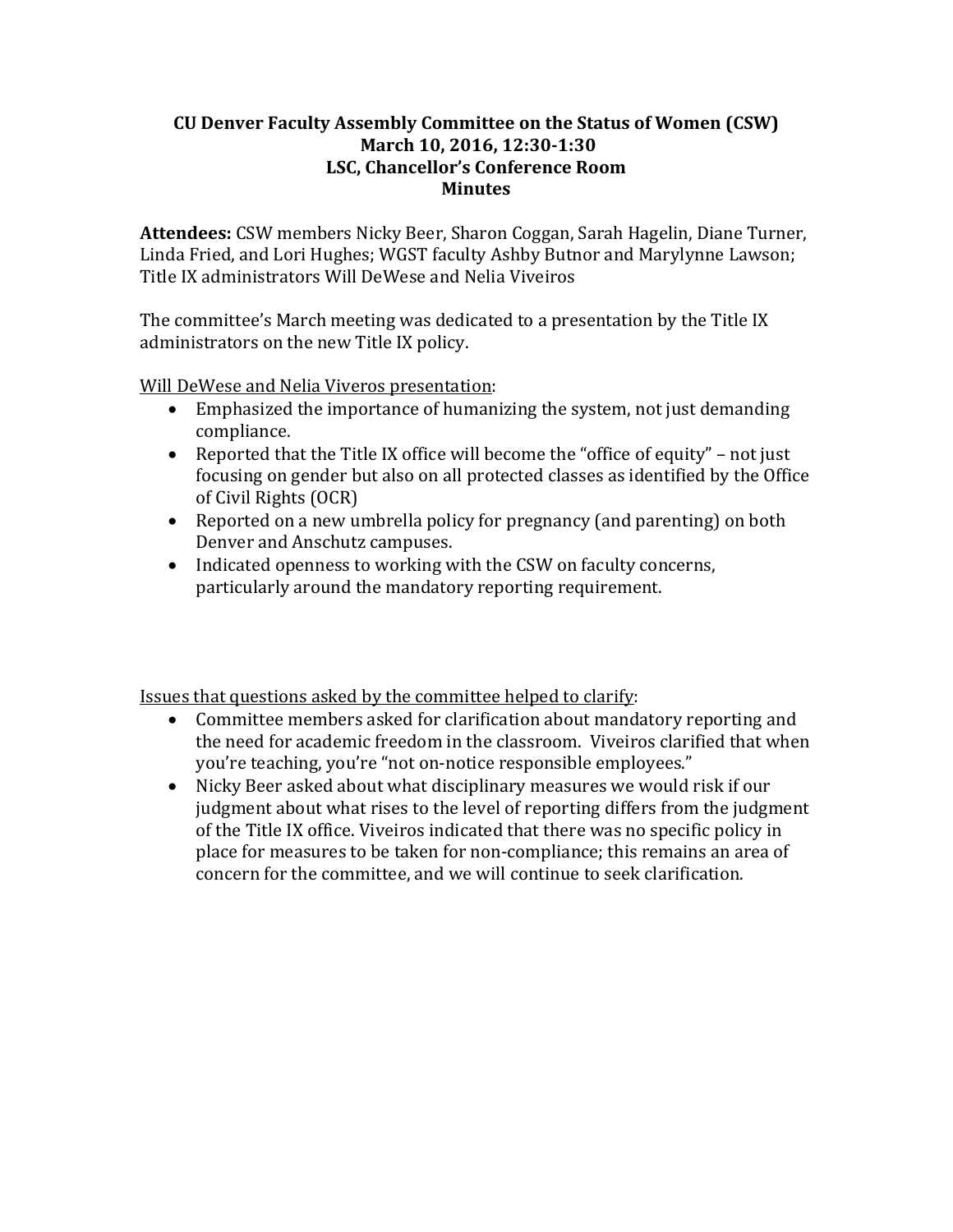#### **CU Denver Faculty Assembly Committee on the Status of Women (CSW) April 14, 2016 LSC, CFD Conference Room Minutes**

Attendees: Rian Kerrane (Chair), Jana Everett, Linda Fried, Sharon Coggan, and Sarah Hagelin.

### Items of business:

- Sarah Hagelin and Linda Fried gave a report on the Title IX presentation from the February meeting. Fried expressed concerns about the perceived lack of voice or protection for faculty who are accused of violations of Title IX; her sense of the Dewese/Viveiros presentation was that the policy makes faculty vulnerable.
- The committee had a lively debate about balancing faculty academic freedom in the classroom with compliance with the policy and our desire as a committee to serve as allies in the implementation of the policy.
- For next semester, the CSW will seek information on the following questions about which we remain concerned:
	- 1. What is the policy for supporting faculty who have been accused of a Title IX violation?
	- 2. What sanctions do faculty risk if their judgment of what reaches the level of mandatory reporting differs from that of the Title IX office (soon to be the Office of Equity)?
	- 3. Are there guidelines for resources for faculty navigating this process?
	- 4. Is the course content disclaimer sufficient to protect faculty members? Might the office of equity provide guidelines for faculty on how such a disclaimer might be worded?
- $\bullet$  Once we get this information clarified, the committee will work on getting the relevant information and links added to the CSW website as a resource for faculty.
- Rian Kerrane reported on her communication with Kathleen Jaynes about a possible report on her research on Family and Medical Leave.
- Hagelin gave a report on the April Faculty Assembly meeting.
- Hagelin reported on the ongoing issue of drop-in daycare for faculty and students on the Denver campus (looking into the SitterCity service available to the CU Boulder faculty). Since the departure of Lisa Douglas, the committee will reach out to the new Vice Chancellor for Budget, Jennifer Sobinet (whose tenure will begin July 5, 2016), as well as Assistant Vice Chancellor Lori Metler and possibly CFO Terry Carrothers to inquire about the possibility of CU Denver getting a SitterCity subscription for the downtown campus.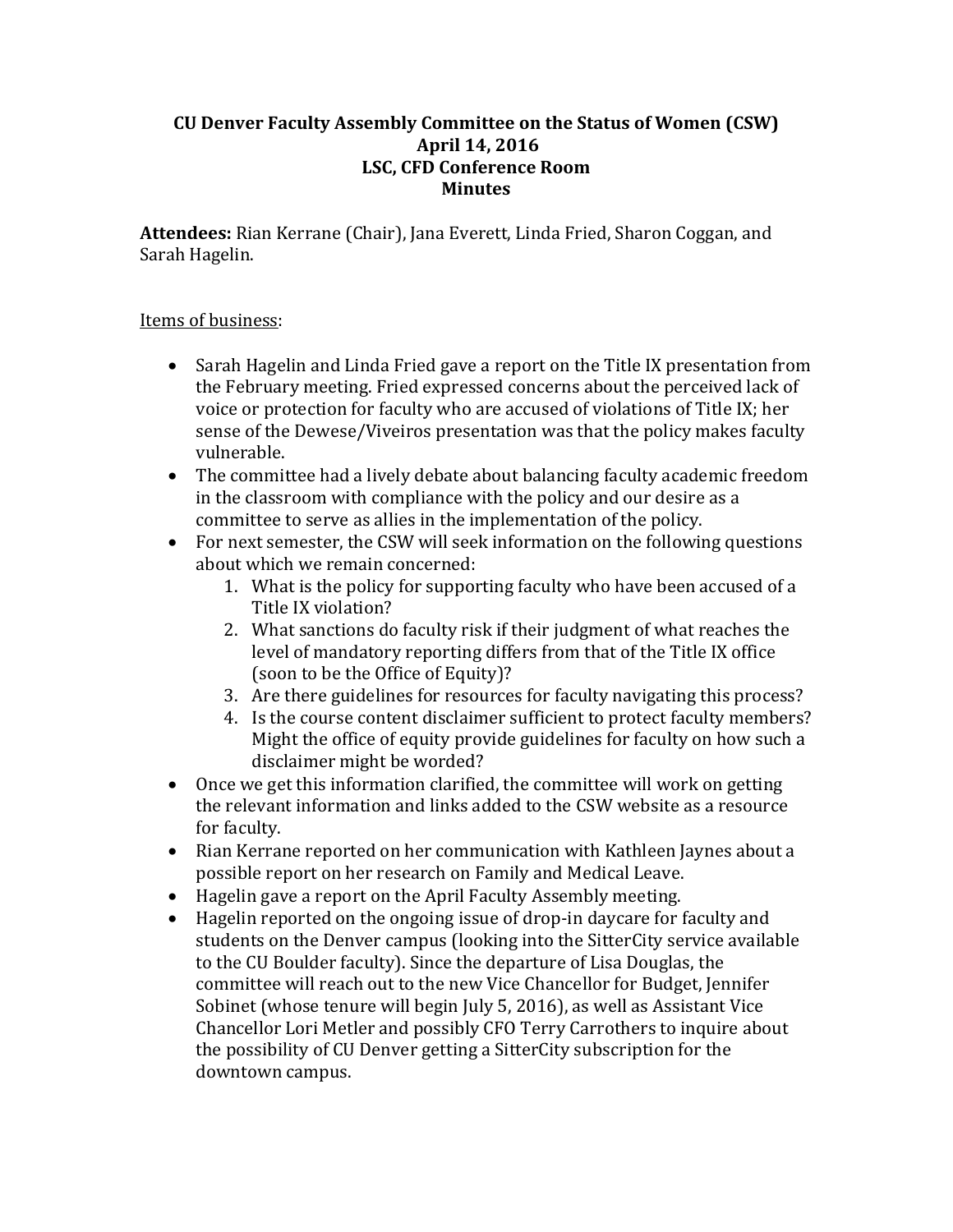- Kerrane gave a report on Carisa Weaver's departure from the Women's Resource Center (WRC) director position; Kerrane has been in touch with graduate assistant Jennifer Piwinicki, who has run the WRC since Weaver's absence. Piwinicki will soon leave the WRC for another position.
- Hagelin reported on the move of the WRC to Brenda Allen's Office of Diversity and Inclusion. The committee is interested in staying apprised on the hiring of the WRC director. Hagelin has been in contact with Allen, who has requested input from the CSW and the WGST on the job ad. Hagelin will ask Allen about timeframe for the hire so that the CSW can help with the ad language.
- Looking toward next semester, the CSW wants to learn more about the possibility of drop-in daycare in the new Wellness Center to be constructed on campus.
- The committee will invite Faculty Assembly Chair Joanne Addison to the first CSW meeting of Fall 2016.
- Kerrane will resume attendance at the Faculty Council Women's Committee meetings in Fall 2016; Hagelin will attend tomorrow's meeting.
- Fried will attend Faculty Assembly as the representative of the CSW, since Hagelin is rotating off of the committee.
- Kerrane will email the existing committee members to check on the committee's ongoing membership in order to schedule meetings for next semester.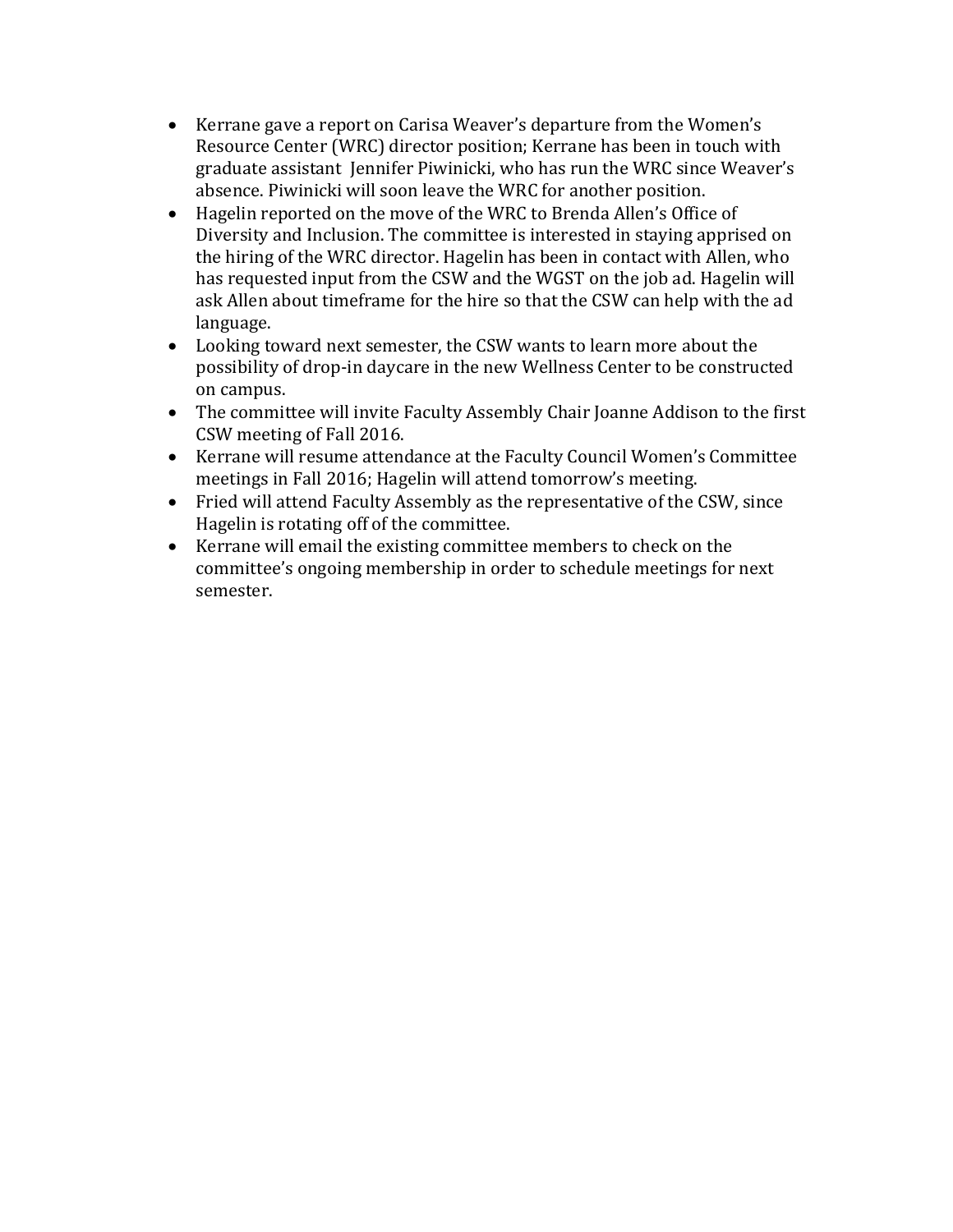Committee on the Status of Women meeting minutes 11-12, October 6, 2016 Alumni Conference Room, 14<sup>th</sup> Floor.

In attendance: Christina Gillanders, Stephen Hartke, Rian Kerrane, and Erin Hackel.

Introductions.

Welcome to two new members Christina Gillanders, School of Education and Stephen Hartke, Department of Mathematical and Statistical Sciences, CLAS.

Rian: overview on history of the committee and discussion initiated from those present on future initiatives for the committee.

Stephen: Interested in hearing back from the restructure on FCQ's and in particular hearing more on the questions considered biased in the existing model. In the documents being circulated there is language that expresses eliminating bias from Faculty Course Questions. Wondered where is the study and can faculty access the study?

Rian: Let's ask all the committee members to complete the poll on fcq redesign and hear what additional responses we might have.

<http://www.colorado.edu/fcqredesign/>

*Subsequently, after completing the poll, Rian invited Laura Godwin, Associate Vice Chancellor for Academic Affairs to attend our next meeting and talk about the findings with the committee. Laura can attend our meeting and has suggested inviting Joann Addison to attend. Joanne Addison is a member of the committee that has worked on the specific details of the redesign project – i.e., the selection of the pilot instruments and*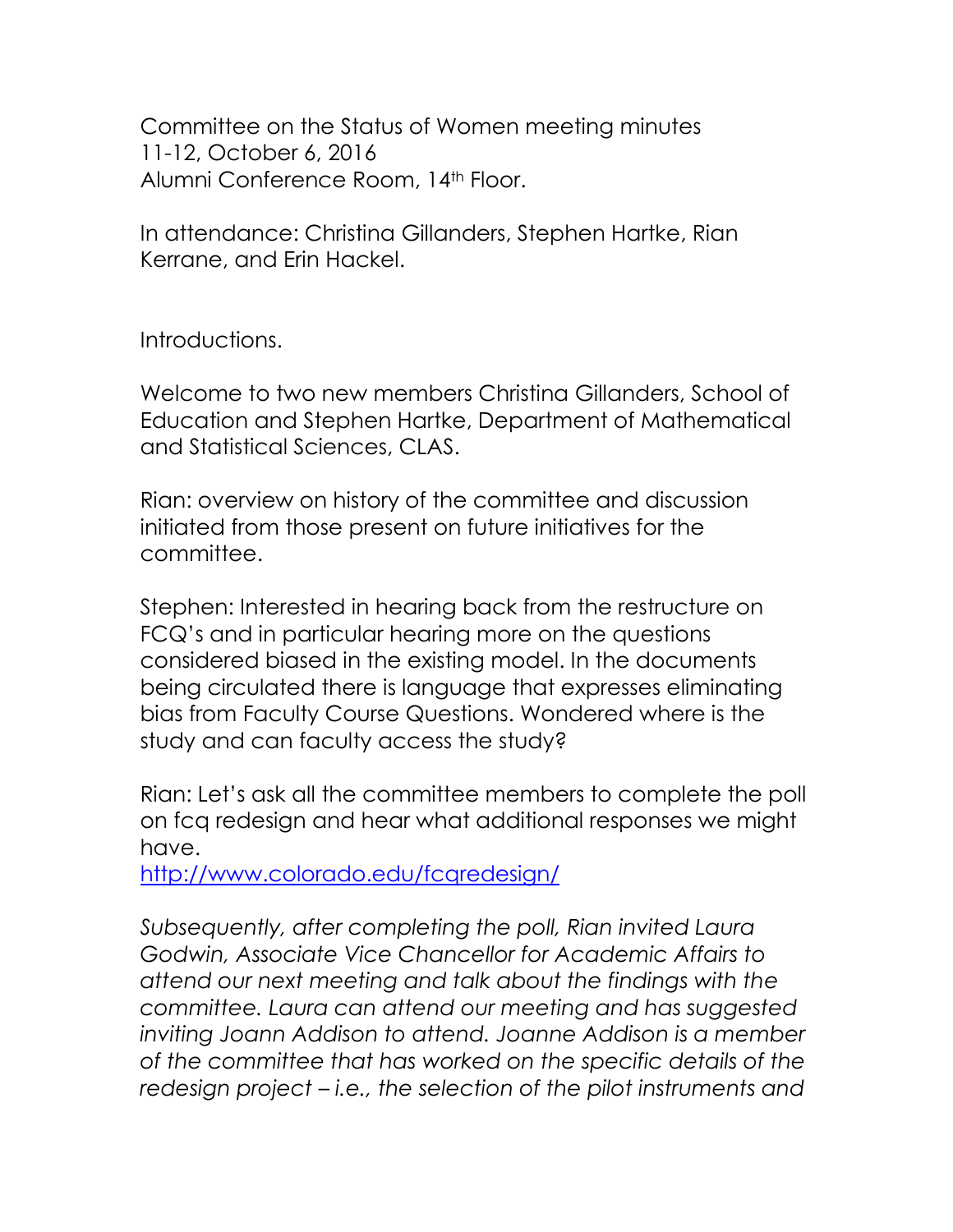### *the design of the pilot study. Laura Godwin is on the Communications and Change Management committee*

The committee then discussed sexual harassment and gender discrimination website and information resources on campus. The need to clearly communicate a safe and direct process was identified. Some statistics of interest: 100 investigations a year of which 50% involve students.

The committee will add this to future agendas for discussion.

Christina: Interested in CU Denver developing a Lab school for children of faculty with connections to school of education. Early childhood learning and school of education has an existing model of partnership with local schools. Formalize within school of education as an opportunity for students and the school of education as a resource and Providers on campus and home care.

This topic expanded into revisiting the possibility of better daycare facilities on the campus and the need for service providers on campus and for home care. Possibility of licensing students to run a business?

The Committee agreed that the University should set the led in developing new policies.

Rian: Interested in revising the committee's relationship with the Campus Women's Resource Center. This ended with the departure of the director, Carissa weaver. Also interested in learning more about the new Student wellness center developments.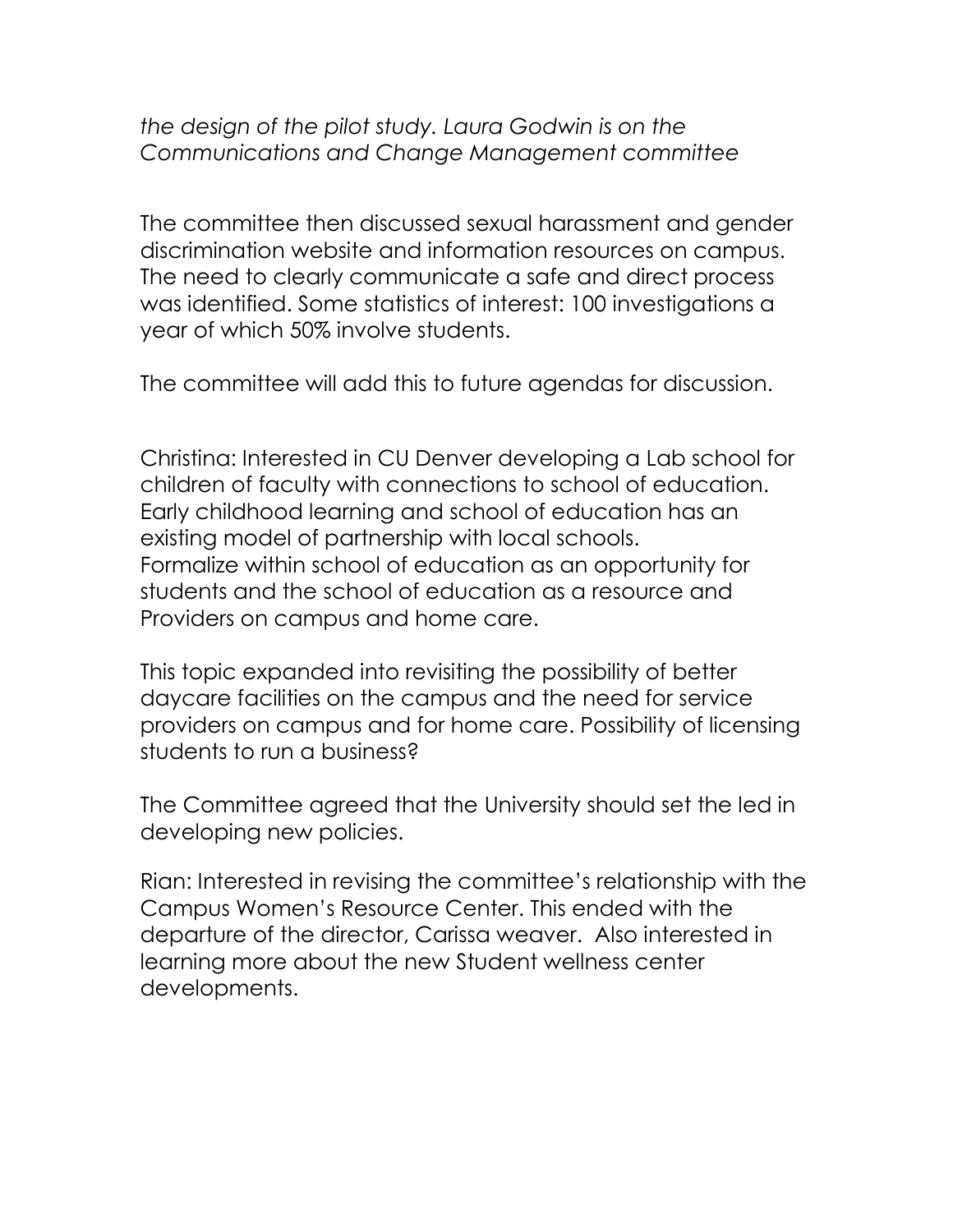## **November Agenda:**

Can the university share the data gathered that show bias questions?

Send committee the survey.

Check date of Nov 10<sup>th</sup> for next meeting.

Christina researching Lab School and babysitting with regard to the school of education.

Rian happy to continue attending the Faculty Assembly Women's Committee as a representative from the Committee on the Status of Women.

### **Future agenda items:**

Need to elect a minute keeper. Need to designate a committee member to attend the Faculty Assembly meetings.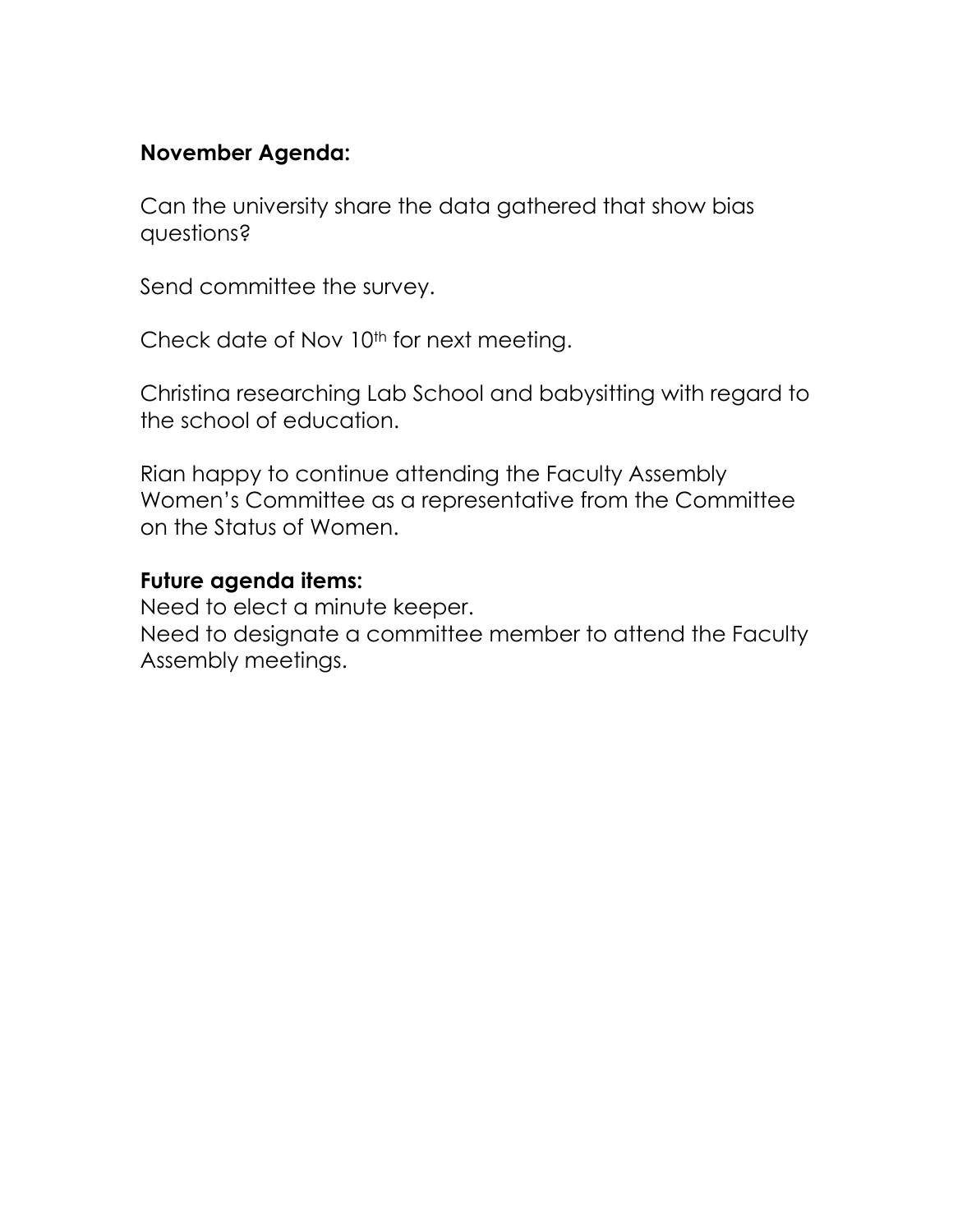Committee on the Status of Women meeting minutes 11-12, November 10, 2016 Alumni Conference Room, 14th Floor.

In attendance: Linda Fried, Lori Hughes, Stephen Hartke, Rian Kerrane, Nikki Beer. Guest speaker: Laura Goodwin

Introductions.

History of Faculty Course Questionnaires and ongoing developments from Laura Goodwin

Boulder's FCQ system created for 40 years. Regent mandate to have students evaluate courses. CU Denver has been Boulder's "client." Past changes occurred without input from CU Denver: scoring scale changing from 5 point to 6 point for example. CU Denver very involved this time.

Discussion on instrument and system of FCQ structure and content.

A revision of the Boulder system instigated a redesign of the FCQ instrument.

Concern on design:

Two aspects - improve teaching and give feedback and as part of the evaluation process

**Bias** 

Pilot versions and choices being tested currently.

Twice, systematic review on campus. Should we be independent? Cost inhibits and question of the online version also discussed?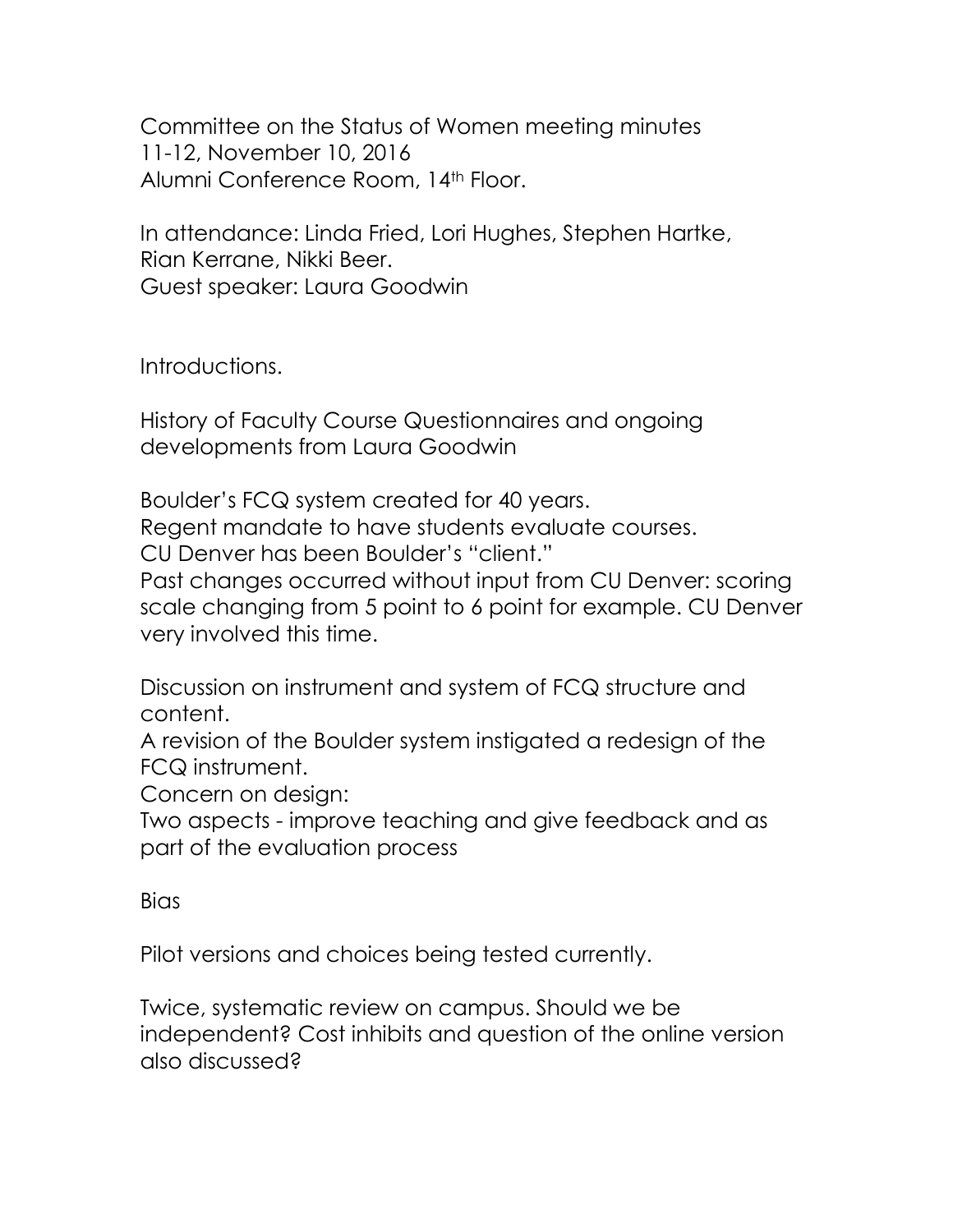Online is the most probable future outcome.

Hire of new vendor.

Instruments to pilot this fall: Contact Joanne Addison. FCQ Redesign Committee and the Executive Committee will decide on pilots in fall. There is also input from a Technology/Mechanical committee.

Joan Bihun also on redesign committee. Laura suggests the CSW invite Joan and/or Joann Addison to hear more about the content of the pilots.

Ultimately the CSW is interested in learning more and working on gathering faculty response and input.

Laura assured the committee that the final decision is to be based on faculty input. "It's a faculty process".

Advantages to remaining a "client" with CU Boulder: Personnel and administrative costs are a saving, without having CU Denver repeat the cost.

Proportional number of classes working with pilot in fall (now) Cross section of 15 courses at CU Denver.

It is expected that the new FCQ structure will be implemented by fall 2017

Laura shared a letter and website link that provides details on which course are running the pilot.

There are classroom observers in pilot classes (Boulder).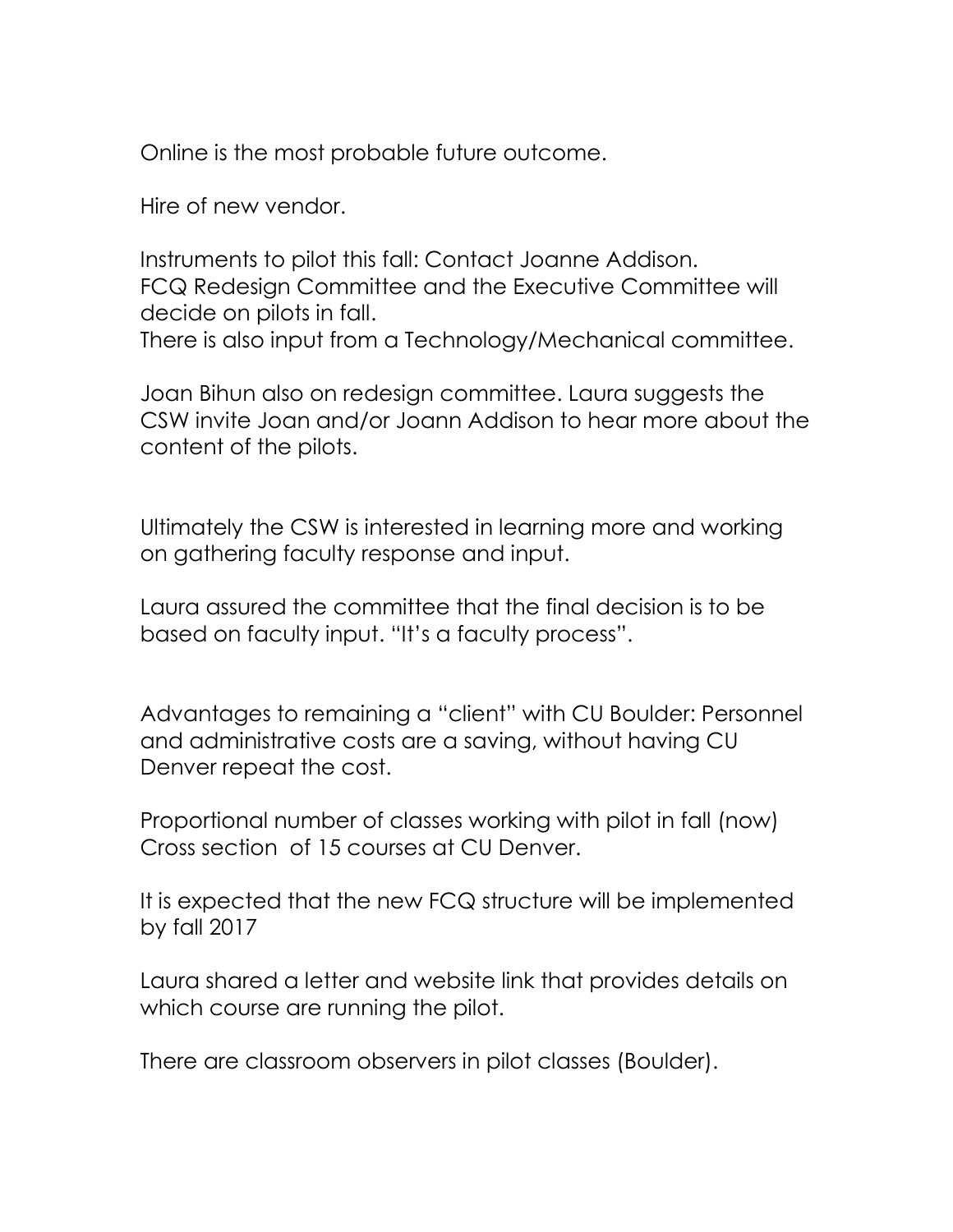Rian: peer monitoring while FCQ's are being administered How to ensure 100% online submission and not just negative targeting and lower % return.

Laura: Faculty member can use it more than once in a semester, mid course for own data.

Rian: Room to add new questions. To individualize evaluations

Stephen: Why is Bias being looked at now in Pilot and not before? Follow up question on the question design being either "fuzzy" or concrete in the two versions being piloted. Stephen mentioned how bias can show up with "soft" questions and concrete questions make students more analytical.

Invite Joann and Julia to next meeting to hear a current analysis report.

Laura: Bias study results end of November. Still time to contribute to conversation.

Stephen: Communication needs to be transparent for faculty and welcome input and provide clarity on process. Website vague: re-inform through the website.

Rian: Wondered if student involvement and response is being solicited.

Rian: Three committee members attending this fall semester meetings for a first time. Anyone whish to contribute additional agenda items for the CSW?

Stephen: Letters of recommendation that are gender biases on describing women candidates as congenial, social, etc. Self-awareness on sexism cropping up, unconscious bias is vey insidious.

What can we do individually and as a committee to address?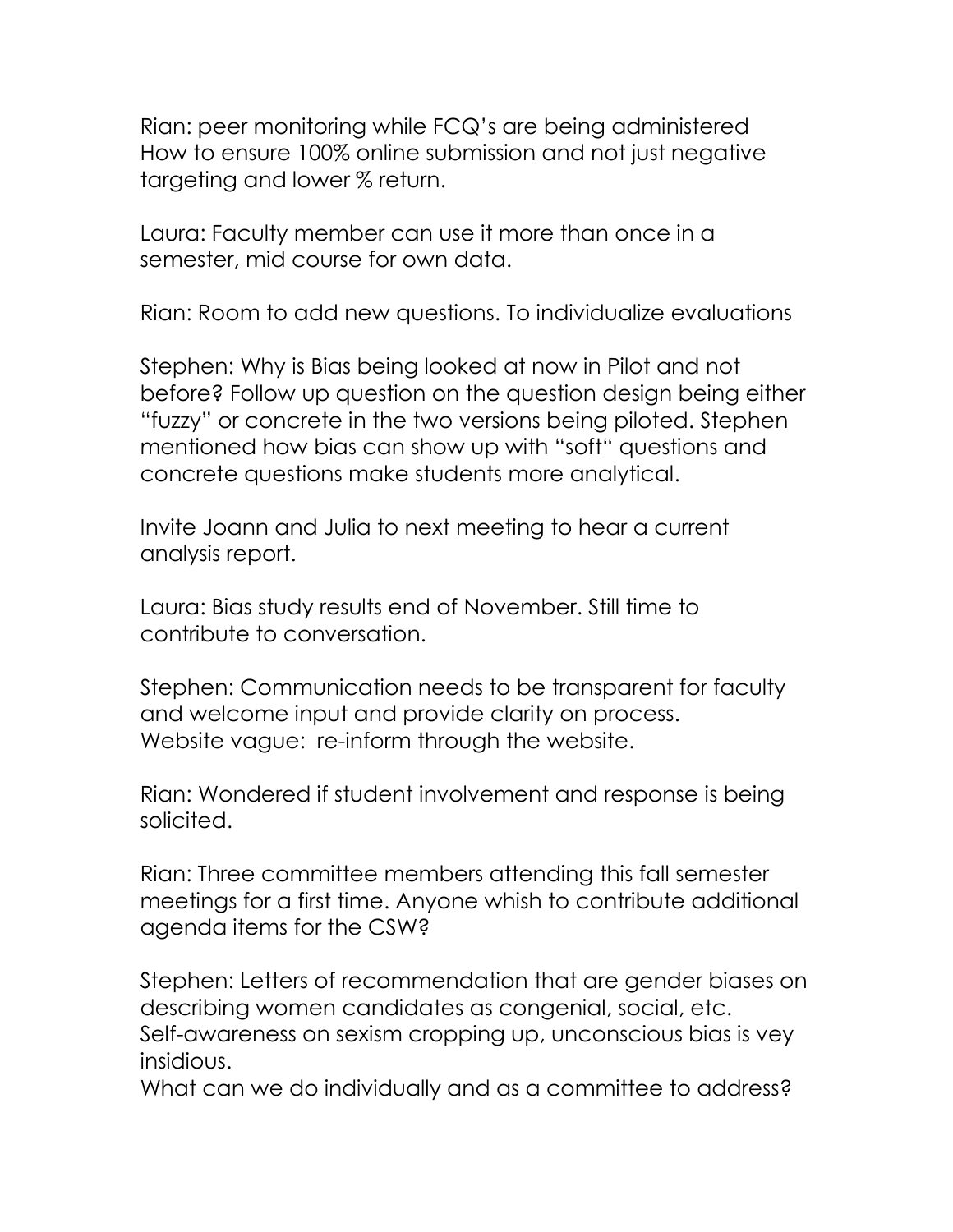Advice how to deal.

Awareness on how personality in content in all letters, person is easy to work with, is valuable information in some industries. Recommendation letter guidelines. Does and Don't. Discipline based. How to neutralize?

Nikki Beer added a suggestion for a future agenda item via email follow up:

"Support of the trans community at CU Denver. Thinking of inviting representatives from other offices and committees to give talks and answer questions in our meetings has been really useful. Perhaps we might invite someone from the Auraria Campus GLBT Student Services to talk about best classroom practices for supporting and respecting transitioning students? <http://www.ucdenver.edu/life/services/glbtss/Pages/default.aspx> Steve Willich, the current director, a possible guest speaker in the spring if the committee agrees".

Rian: Report from System wide Women's Committee, women's symposium

Send dates for the Annual System Wide Women's Symposium and request for proposals.

Linda Faculty Assembly report: No pay raises a possibility next year. Regent position Exploring a new system compares writing with individual students to ascertain authorship. Cost: IT 17<sup>th</sup> November meeting on campus Not checking for plagiarism. Replacement resource for "Turn it in"